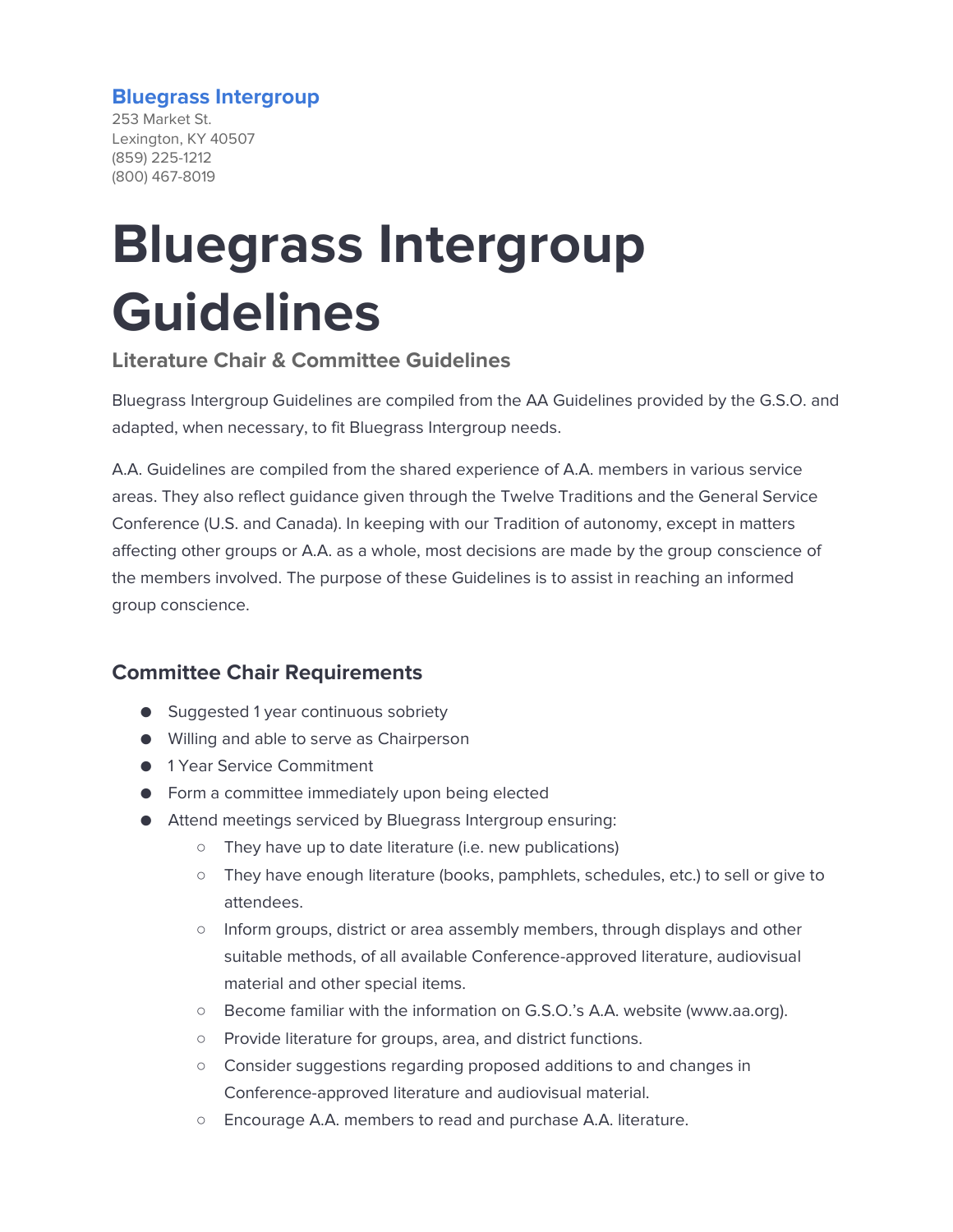- On-board (train) new Chairperson following their term, and pass off important resources to better help them execute their new service position
- Attend every IGR meeting (missing 2 consecutive meetings allows for dismissal and replace of the chair, voted on by IGRs)

# **LET LITERATURE CARRY THE MESSAGE, TOO**

Today, as in the early days of Alcoholics Anonymous, the A.A. message of recovery from alcoholism is carried by one alcoholic talking to another. However, since the publication of the first edition of the Big Book in 1939, literature has played an important role in spreading the A.A. message and imparting information about the A.A. Twelve Step program of recovery.

A.A. co-founder Bill W., who often called the influence of A.A. literature "incalculable," wrote in the May 1964 issue of the Grapevine, "Suppose, for instance, that during the last twenty-five years A.A. had never published any standard literature…no books, no pamphlets. We need little imagination to see that by now our message would be hopelessly garbled. Our relations with medicine and religion would have become a shambles. To alcoholics generally we would today be a joke and the public would have thought us a riddle. Without its literature, A.A. would certainly have bogged down in a welter of controversy and disunity." (The Language of the Heart, p. 348) Bill's words ring just as true today.

The newcomer, walking into an A.A. group for the first time, may be given a meeting list, basic recovery pamphlets and, depending on the individual group conscience, perhaps a copy of Living Sober or the Big Book.

In 1992, the Conference Literature Committee suggested that the trustees' Literature Committee develop literature committee guidelines comprised of shared experience from the Fellowship.

These guidelines provide a summary of shared experience of A.A.s in the groups, central and intergroup offices, general service areas and districts who have formed literature committees and shared how they "Let Literature Carry the Message, Too."

# **BASIC COMMITTEE FUNCTIONS**

• Inform groups, district or area assembly members, through displays and other suitable methods, of all available Conference-approved literature, audiovisual material and other special items.

• Become familiar with the information on G.S.O.'s A.A. website (www.aa.org).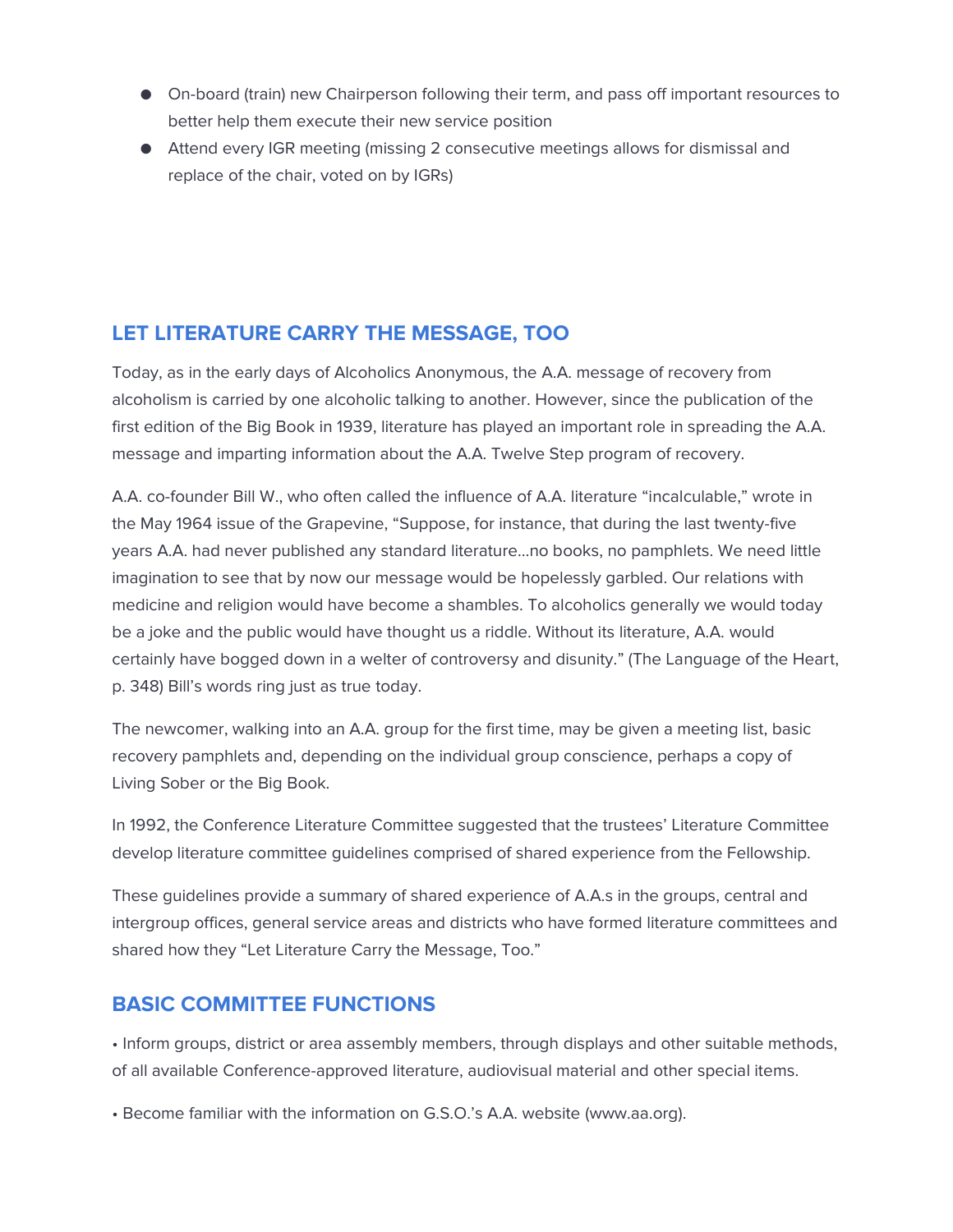• Provide literature for groups, area, and district functions.

• Consider suggestions regarding proposed additions to and changes in Conference-approved literature and audiovisual material.

• Encourage A.A. members to read and purchase A.A. literature.

#### **HOW TO GET STARTED**

• Contact G.S.O. for a copy of the current Literature Catalog, which includes information on how to order A.A.W.S. and Grapevine publications.

- Become familiar with literature and audiovisual material.
- Ask G.S.O. for a complimentary literature package to create a display.
- Discuss literature needs of the intergroup/central office, groups, area and districts.
- Form a literature committee and make a traveling literature display.
- Prepare a budget.
- Plan ahead where you want to exhibit A.A. literature.

#### **REFERENCES FOR LITERATURE COMMITTEES**

• An overview of the substance and content of our literature is found in The A.A. Service Manual.

• A "job description" for a literature chairperson and/or representative is found in "The A.A. Group" pamphlet.

• Conference-approved Literature and Other A.A. Material (catalog) with corresponding order form.

• Service Material Available from G.S.O. This service piece is an excellent source of information.

• What is Service Material? Service material, available to A.A. members upon request, differs from Conference-approved literature in that it has not come about through Conference Advisory Action. It is produced when there is a need for readily available information on a specific subject. Service Material reflects A.A. group experience as well as specific and timely information that is subject to change.

• Box 4-5-9 (order form). A.A.'s quarterly newsletter carries A.A. announcements and news from the U.S. and Canada, as well as A.A. worldwide. Encourage the G.S.R.s to suggest that their groups subscribe to Box 4-5-9.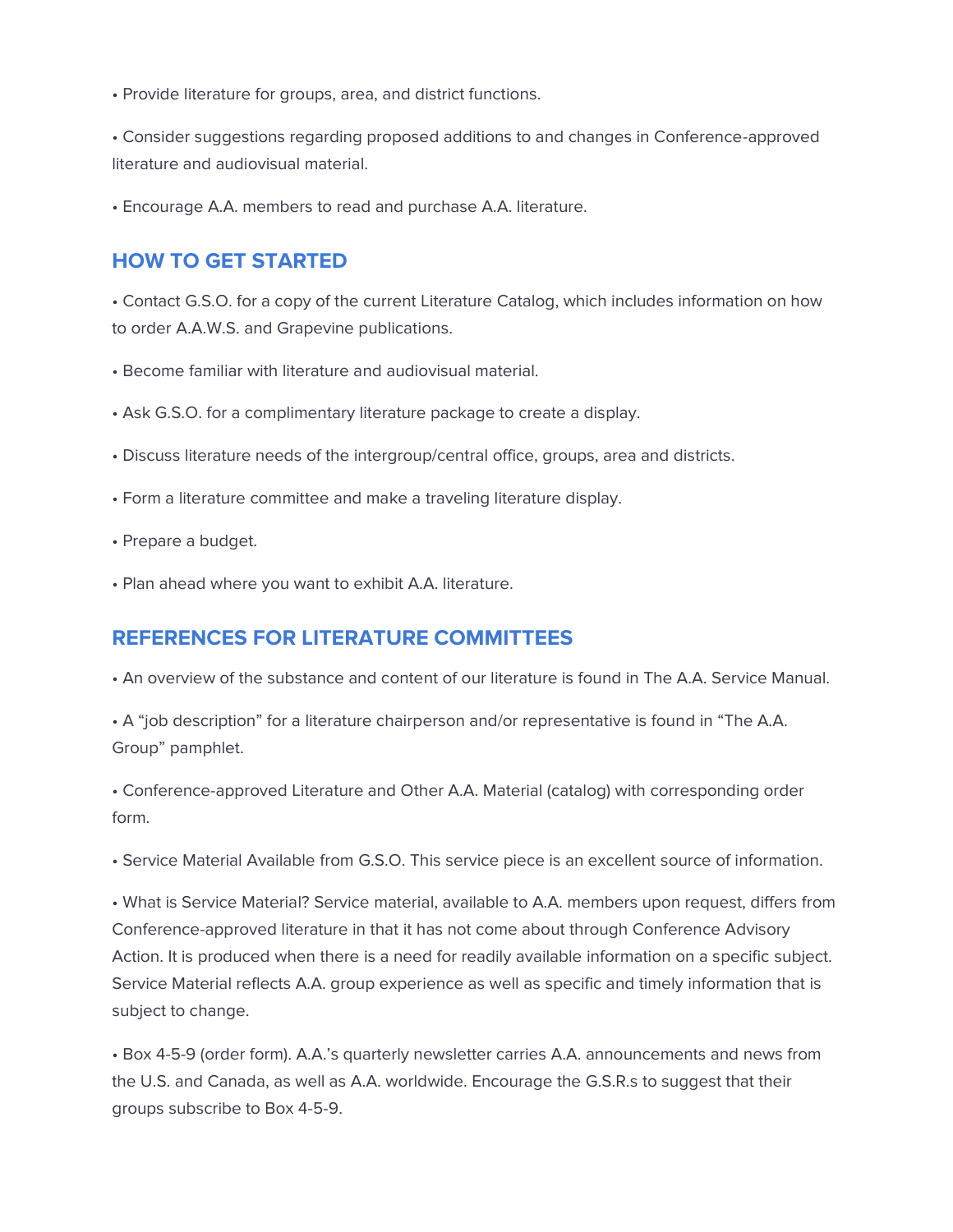• The Literature Chairperson Information form (available from G.S.O.) may be filled out and sent to G.S.O.'s Literature Coordinator. Please make a copy available to your area literature chairperson. G.S.O. sends literature activity reports and updates to literature chairs/contacts, two to three times a year.

#### **SHARING FROM LITERATURE COMMITTEES**

*We formed guidelines for literature committee elections, meetings, subcommittees and district liaison persons, budget, officers and their duties, and members' responsibilities.* 

*Our committee displays A.A. literature and audiovisual material at every possible area and district function and selling literature at those functions helps to carry the A.A. message and fulfill our primary purpose.* 

*We try to stock at least two of each book and five of each pamphlet. The reasoning behind multiple copies of books and pamphlets is that someone wants an item desperately, we will sell or give it to them depending upon the need.* 

*We have three or four tables of literature for sale and display. This helps to get members*  interested in the literature. Tables are always neat, with literature catalogs in plain sight and *easy reach. We have a traveling display board with all pamphlets, book covers, Guidelines, A.A. Fact File, Box 4-5-9, local intergroup's newsletter and business cards from our central office, with address and phone number.* 

*We always have a supply of meeting lists and, since we have a large Spanish community, we keep a supply of Spanish literature.* 

One area committee reviewed all A.A. literature and submitted a report, summarized here:

In carrying out this project, we have completed an inventory, not unlike the Fourth Step, of our literature. The result has not been an increased negative attitude towards our literature, but rather an awakening to our wealth of literature and the many possibilities for its use. Along with this awakening has come a spirit of cooperation in striving to make our literature the most effective possible.

Another area committee has formed guidelines for their literature committee elections, meetings, subcommittees and district liaison persons, budget, officers and their duties, and members' responsibilities.

Both committees concluded displaying A.A. literature and audiovisual materials at every possible area and district function and selling literature at those functions helps to carry the A.A. message and fulfill our primary purpose.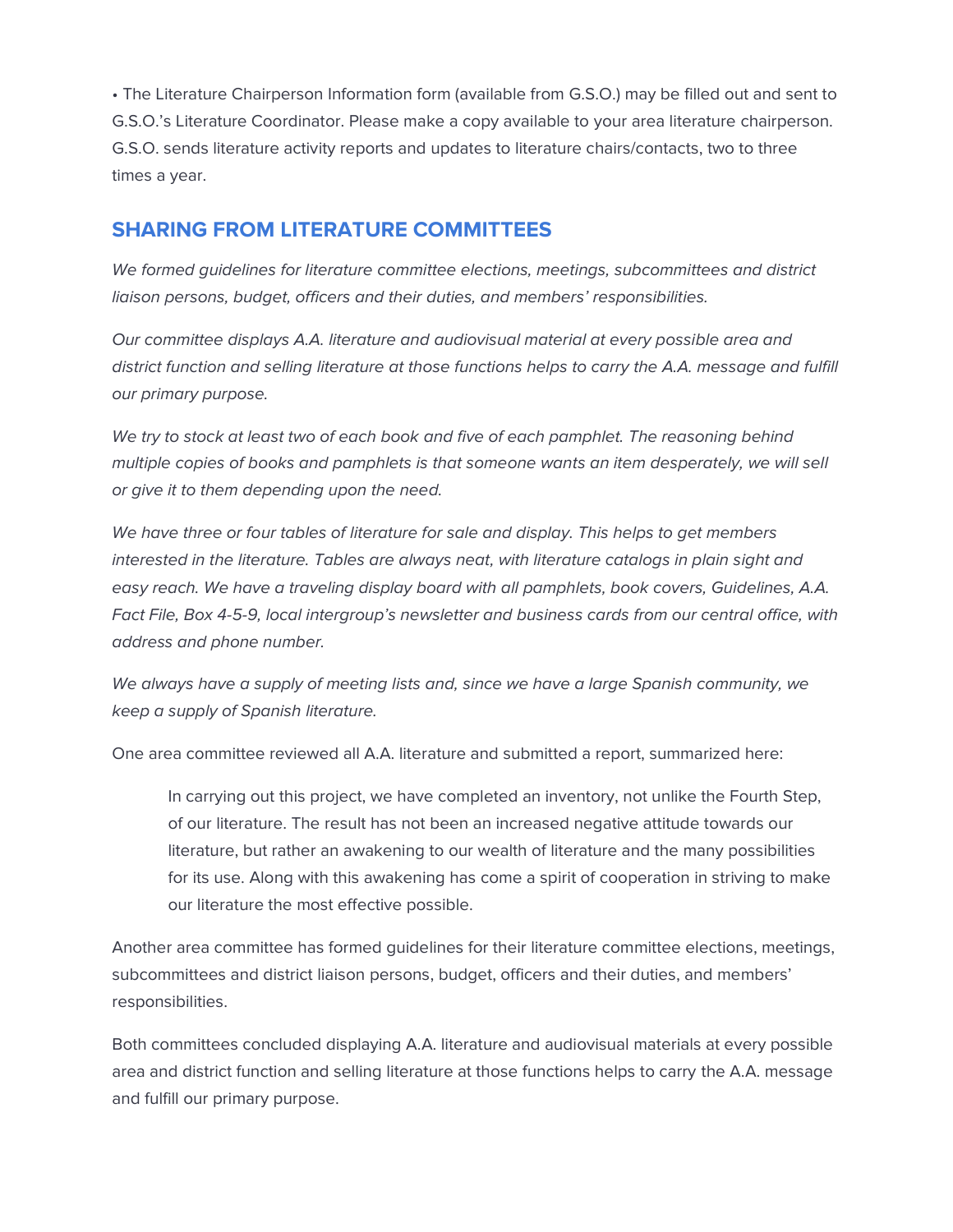A district literature chairperson reports:

*We have an inventory of all pamphlets and books and also most of the other items, such as tapes, directories, etc. We sell these items to the groups at the prices published by G.S.O. We do not give the groups the 20% discount that we get for pamphlets because that amount helps offset the cost of pamphlets we give away through our H&I, Public Information and Cooperation With the Professional Community committees.* 

*We have a monthly literature meeting with the groups in our district at which we talk about any new items that have been released by G.S.O. We also try to pick one literature item to discuss to help everyone learn about how important the literature is when it comes to carrying the message.* 

*I also have made myself available to take a literature display to group business meetings, as well as group meetings for literature studies. This seems to be a very good way to get the literature message to several people at the same time.* 

*My own opinion is that the literature is the best way to carry the message to the stillsuffering alcoholic. There can be no confusion with words when you see them in black and white. To this end I think that anything you can do to make people aware of literature is very acceptable.* 

An area literature chair shares:

*My experience is limited to one year on the area committee and my observation of it for the prior year. We only deal with Conferenceapproved items listed in the catalog. Grapevine is a separate committee. Our purpose at this time is to display the materials so that G.S.R.s and others see what is available to their groups.* 

*We display all of the hardback and softback books, plus pamphlets and an assortment of the other lower-cost service items. We set up our display at all area assembly and district committee meetings, our mini conference, the state conference when hosted and any other time we are asked, i.e., district workshops, area workshops and P.I. type events.* 

*We are not displaying any other Twelve Step literature or anything not in the catalog or available from G.S.O. as a service item. We try to stock at least two of each book and five of each pamphlet. We carry one of all other items that we can justify costwise.* 

We do not stock many copies of the Final Conference Report or The A.A. Service Manual, *but they are for sale. We also tend to have more than five of the service pamphlets, such as "The A.A. Group," "Your G.S.R.," "The Twelve Traditions Illustrated." The reasoning behind multiple copies of books and pamphlets is as follows: If some- one wants an item*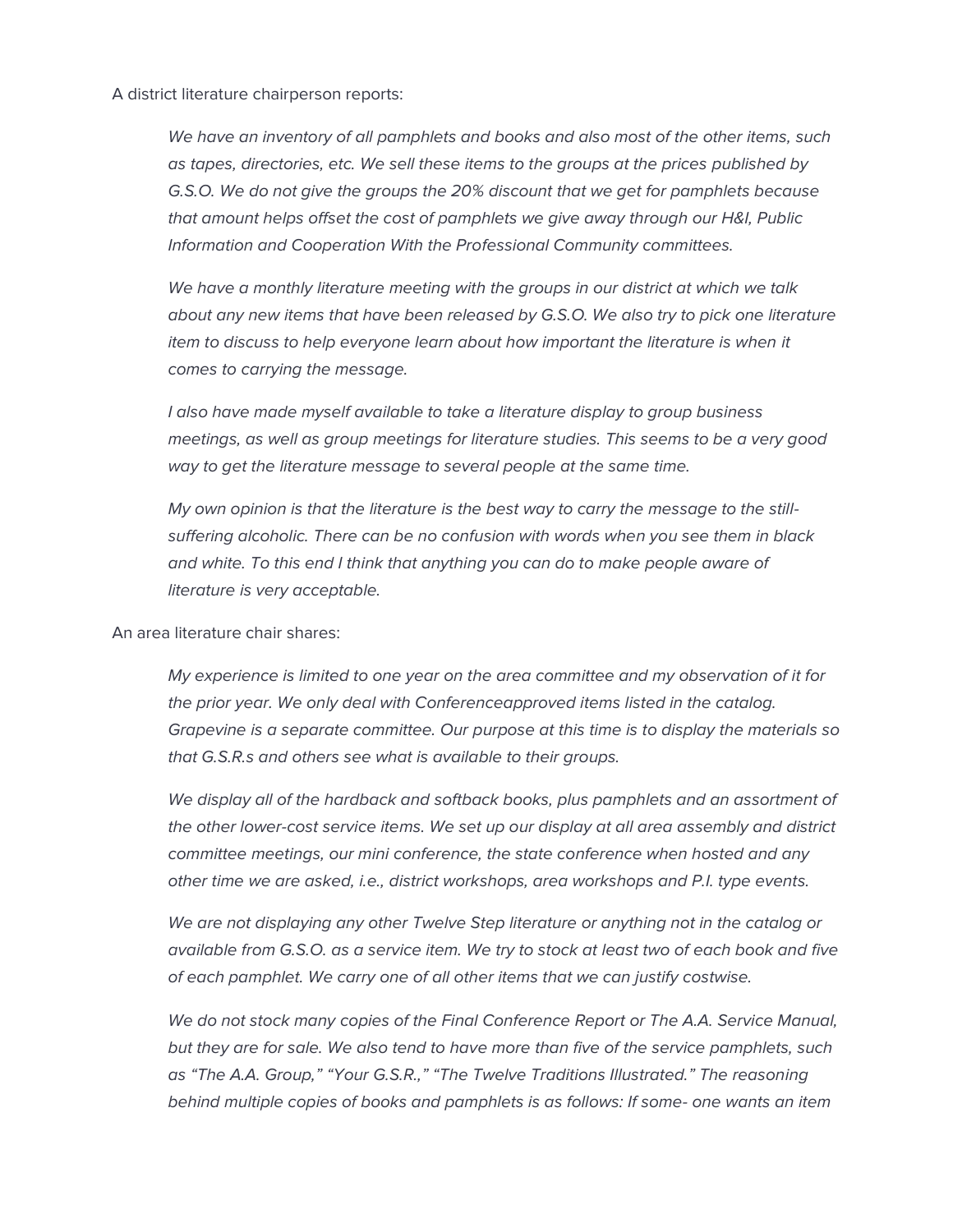*desperately, we will sell or give it to them depending upon the need. This is kind of a gray area and we could probably use some sort of policy. We try to present one item per month to the assembly/district meeting. Sort of a "If you never looked inside this, here's what's in it" deal.*

#### **PRACTICAL SOLUTIONS ON HOW TO MAKE AN ATTRACTIVE DISPLAY**

• Order a complimentary Literature Display package from G.S.O. and buy enough pamphlet racks to display all the pamphlets.

• Order a complete set of A.A. books for display.

• You might decide to purchase three-fold 3'x4' display panels from a local office supply store and make some attractive displays of service pieces, foreign pamphlets, newsletters, etc.

• Display some of the lesser known items, such as Braille publications, audiovisual material, Conference Reports, etc.

• Display the large poster-size items, such as anonymity declaration, unity statement, Bill and Bob's last messages, etc.

• Provide extra copies of literature order forms for individuals/groups.

• Make a banner of the book covers of foreign editions of the Big Book and hang it above the literature display.

• Have a computer with the Big Book on CD, with instructions on how to word search.

• Have equipment available to view films, such as "Bill's Own Story," and to listen to A.A. literature in nonprint format.

One committee had a literature display and was setting it up at district and intergroup functions, but they were frustrated at the way it would just sit there with members walking right by it. So they sought suggestions from other literature committees for ways to attract members' attention to the display. Four ways that they found worked very well were:

*Making a banner of color Xeroxes of the book covers of the foreign editions of the Big Book and hanging it above the literature display. Having a computer with the Big Book on disc loaded up, with some simple instructions next to it on how to word search. Having a DVD and a TV with one of the videos, such as "Bill's Own Story" which has been known*  to draw a crowd at our local events. Having a tape recorder and earphones with A.A. *cassettes or CDs.* 

Another area reports: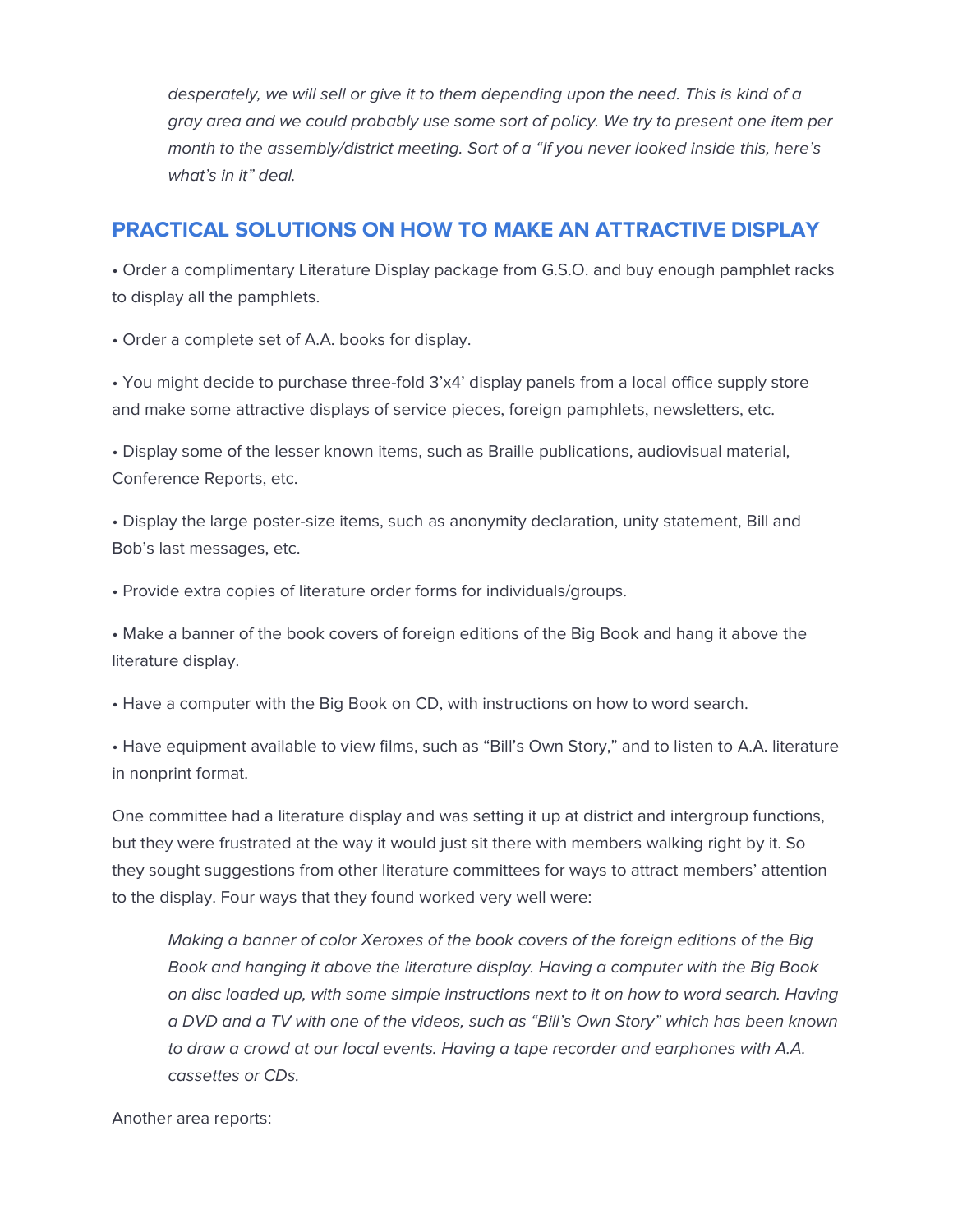*Our area assemblies always have three or four tables of literature for sale and display,*  consisting of all books and pamphlets. The area literature chair usually asks the D.C.M. of *the host district to get some volunteers from local groups to help staff the tables. This helps to get members interested in the literature. One lady, who had sat in only a couple of times before she moved from the area, helped get a literature committee started in another area.* 

*All recovery material is placed together and in plain sight, including all formats of the Big Book, Braille and audio tapes, and extra Spanish material in areas where there is a large Spanish community. All P.I. and C.P.C. pamphlets and video and audio cassettes are kept together and arranged neatly. Other service pamphlets, Guidelines, and the Fact File are in another section with all Workbooks. Tables are always neat, with literature catalogs in plain sight and easy reach. Any literature chairperson should be informed of what is in stock and have a good idea of what is in each item, so, if asked a question, they would know where to look for the answer:* 

*The area bought one Big Book in every language for a display (50th year) which was to be turned over to the archives at a later date, but most were sold at the assemblies.* 

*Our local district has a traveling display board with all pamphlets, book covers, Guidelines, A.A. Fact File, Box 4-5-9, local intergorup's newsletter and business cards from our central office, with address and phone number.* 

One district chair reports:

*I took a suitcase of literature out to different groups and would ask the chairperson of the group for a few minutes for a short pitch of what they had available in Conferenceapproved literature. This was received well, especially at groups in small towns that were*  some distance from our central office. One district in our area has a literature chair that *writes an article in their district newsletter. He tells of some interesting parts of the book that he is reading at present.* 

A central office shares:

*We have a good relationship with our general service committees, lending literature for display at district functions. The central office has a display rack with all pamphlets. These are placed near meeting schedules so a person looking for the schedules might see a pamphlet that would interest him or her. All books are at the catalog price. We*  have a fairly large Spanish community so we keep a supply of Spanish literature. At all *social events, we have a literature drawing and ask all groups to donate some literature for the event. This keeps sales up at the central office and gets the message out. Many*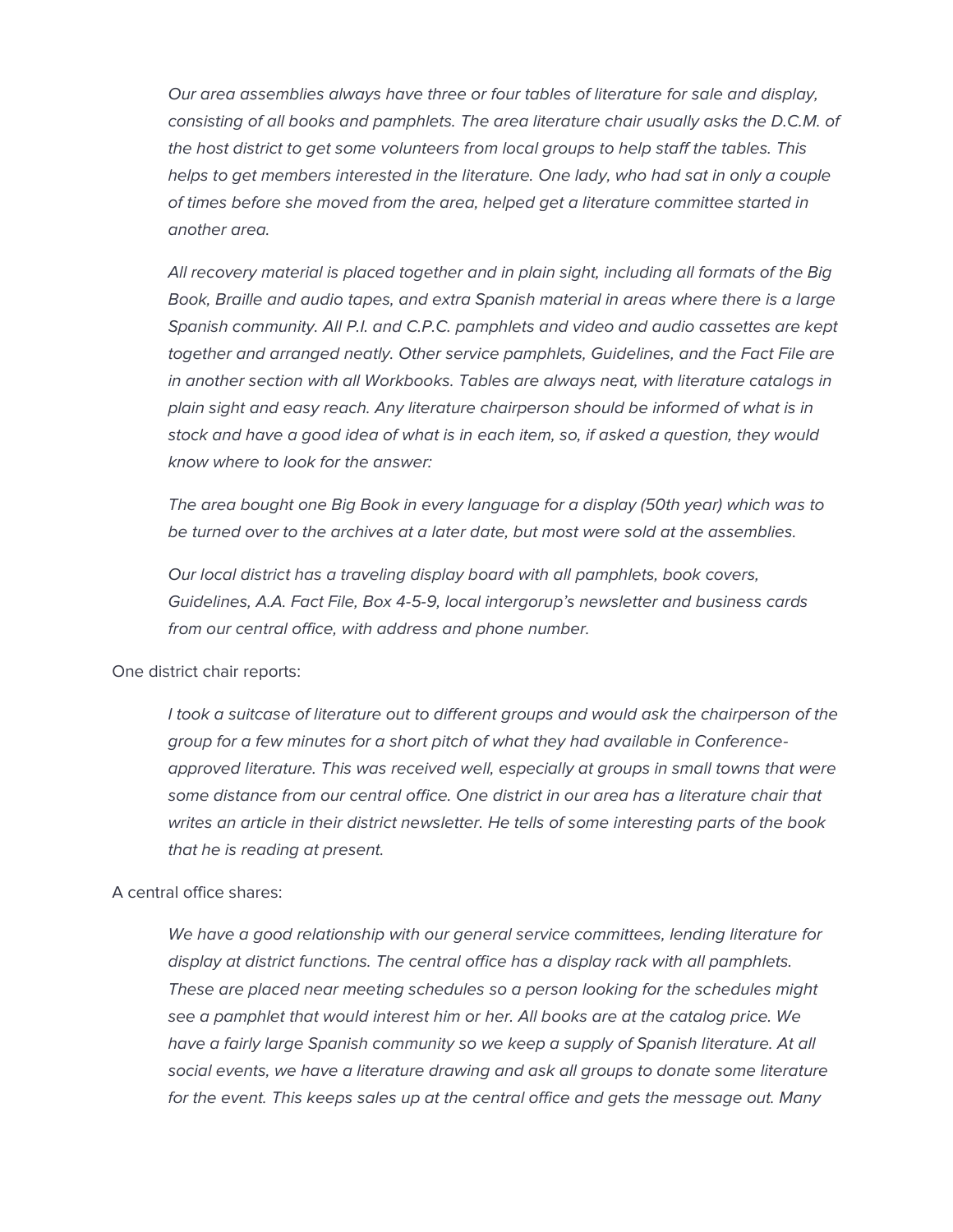times when someone wins a book they ask if a newcomer needs it, or it may go to one of *our committees.*

# **SOME GENERAL SERVICE CONFERENCE LITERATURE COMMITTEE ADVISORY ACTIONS**

It was recommended that:

1968: Conference-approved literature and G.S.O. Guidelines be displayed and distributed at assembly meetings.

1969: One group member be chosen to be solely responsible for the distribution of Conferenceapproved literature and its display.

1971: The delegates assume responsibility for informing A.A.s of all available Conferenceapproved literature, and that the updated spring and fall literature order blanks which are mailed with Box 4-5-9 be reviewed at district and assembly meetings.

1972: It be suggested that when a local A.A. facility (central office, intergroup, group, etc.) sells non-Conference-approved literature, it be clearly designated as such.

1977: It was suggested that A.A. groups be discouraged from selling literature not distributed by the General Service Office and the Grapevine.

1986: In an effort to strengthen our network of literature representatives to ensure that A.A. literature is available at meetings, as well as catalog order forms for books and cassettes that individuals are likely to want, it is suggested that groups appoint literature coordinators. 1986:

The spirit of the 1977 Conference action regarding group litera- www.aa.org 3M – 12/18 (GP) - Rev. 12/18 - MG-09 ture displays be reaffirmed, and recommended the suggestion that A.A. groups be encouraged to display or sell only literature published and distributed by the General Service Office, the A.A. Grapevine and other A.A. entities.

# **EXTENDING THE HAND OF A.A. THROUGH TRANSLATIONS**

Translations of A.A. material come about in two different ways:

The A.A.W.S. Board has pamphlets and/or the Big Book and/or The Twelve Steps and Twelve Traditions translated for countries where A.A. is in its earliest beginnings.

OR

A.A.W.S. grants licenses to A.A. offices or entities in foreign countries so that they may translate, print and distribute A.A. literature in a language or languages appropriate for that country.